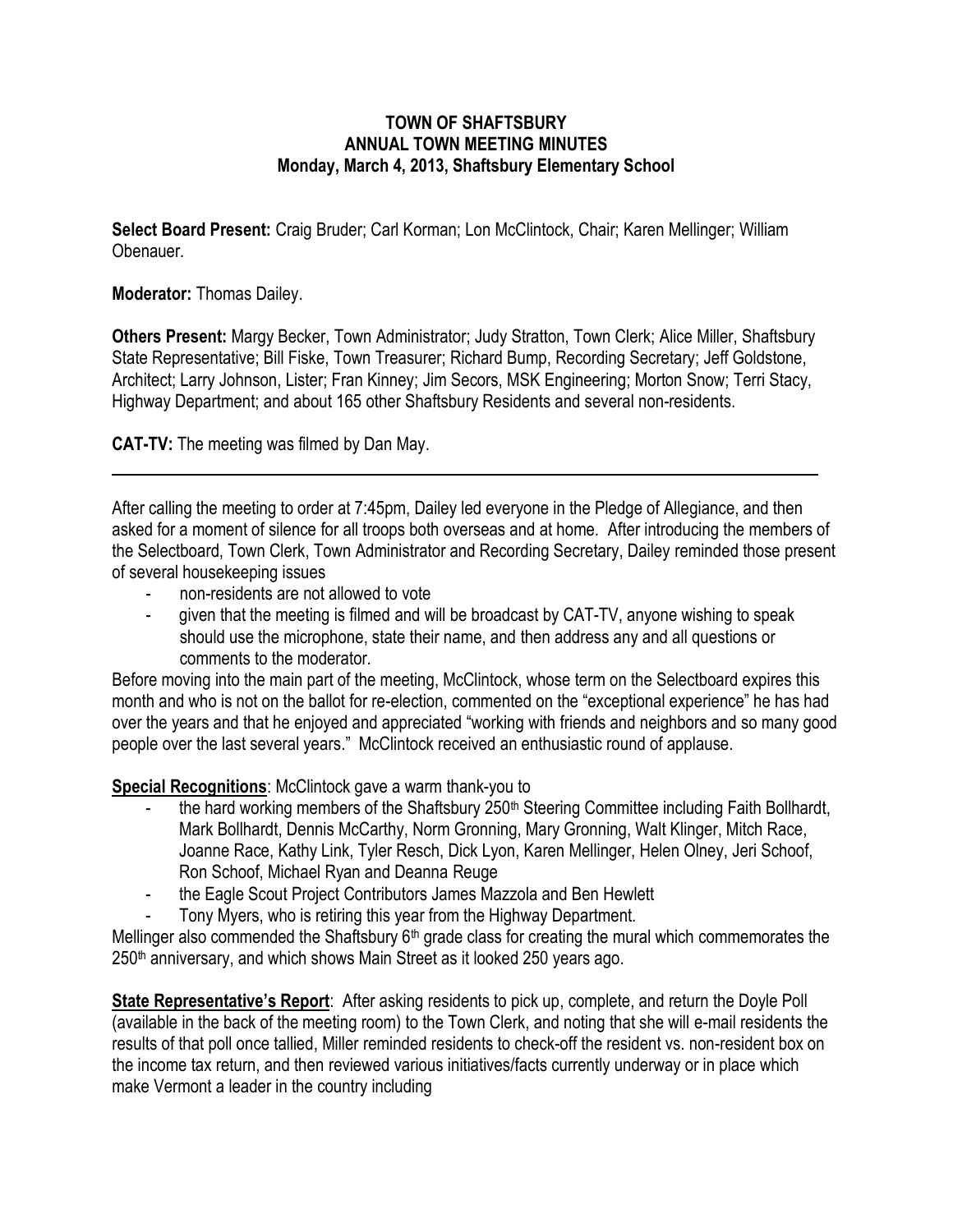- broad band access to all corners of the state, with the  $4<sup>th</sup>$  highest speed nation wide
- a new state hospital is about to be built
- far-ranging infrastructure improvements
- the highest graduation rate in the country
- the #1 state in the country in terms of healthy citizens
- the 3<sup>rd</sup> highest state in terms of residents covered by health insurance
- the lowest unemployment rate in New England
- the only state in the country to show an increase in median income in 2011
- one of the ten most entrepreneurial states in the country
- and one of the safest states in the country.

Miller also noted that

- creating a balanced state budget that accommodates significant cuts in federal revenue (the National Guard will be especially challenged) as well as rising energy costs and international insecurity will be especially difficult this year
- as Vermonters have transitioned to more fuel efficient vehicles, gasoline sales have dropped, and that correlates to a drop in gas tax revenues (down \$40M since 2005, and \$8M last year to this)
- the state needs to fund \$36M in its transportation budget in order to match and receive federal funding
- the Veterans' Home in Bennington is having serious fiscal problems and she and the legislature are trying hard to keep it open.

Miller concluded her report noting that "It's great to see you all…..You know how to reach me."

**Selectboard Report**: Using a power-point format, McClintock then presented the FY12 Selectboard Report, and summarized as follows (a complete copy of the report is included in the Annual Report, pages 39-41):

- there was a \$67,500 surplus at the end of FY12, with most departments meeting budgets
- the Fund Balance at the end of FY12 is \$320,000 and both the Treasurer and the Selectboard recommend using \$120,000 of that balance to reduce taxes for the FY14 budget
- the Tax Collector has been "very successful" in collecting delinquent taxes
- highway and other government aid increased by \$74,000
- more flexible scheduling in the Highway Department has resulted in reduced overtime
- the Listers were able to save \$7,000 by maintaining the Grand List themselves
- the repairs needed to the Fire Department roof were entirely unexpected, but insurance covered most of the costs.

McClintock then described projects worked on so far in the current fiscal year, noting that

- the Highway Department has successfully repaired a sink hole on White Creek Road and has widened and improved Cider Mill Road
- one of the Highway trucks has been replaced by a dual-axle truck, which, because of its larger size, reduces the number of trips needed to complete a project
- the Highway department also acquired a 4-yard bucket loader which also helps load trucks faster and improves response time
- Peckham Industries redrained and repaved Twitchell Hill Road at mostly company expense
- the Fire Department has installed new communications equipment funded through Homeland **Security**
- one of the old Fire trucks was sold (at a higher trade-in than anticipated) and a new truck was purchased
- repairs and a new paint job were completed at the Depot Road fire station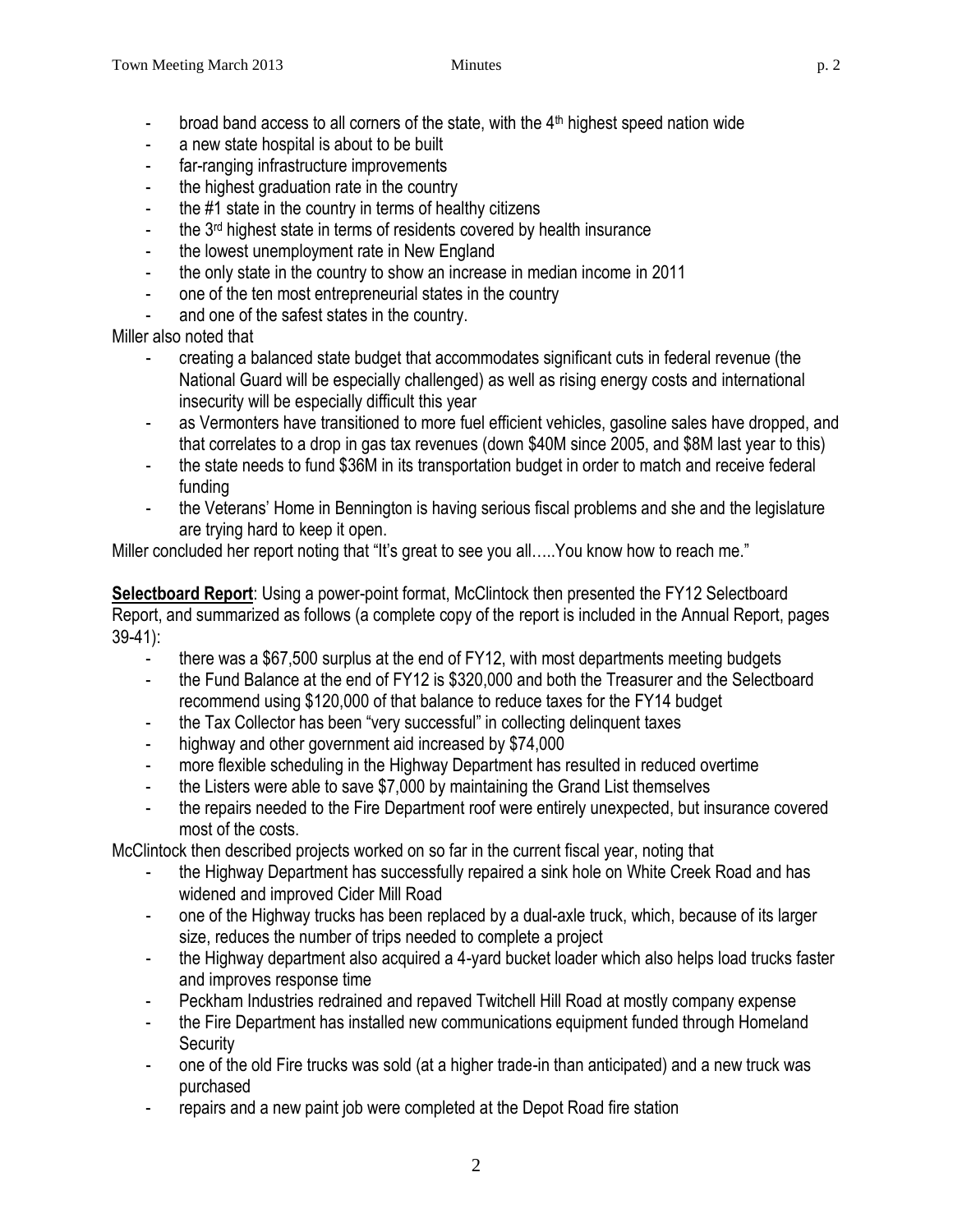- a rescue truck has been refitted and now functions as a brush truck
- a highway access ordinance has been adopted
- the preliminary design for the new town garage has been completed
- the school has acquired a generator which will allow that building to more fully function as an emergency evacuation center, and detailed discussions with the school are on-going about the installation and maintenance of the equipment
- transfer station revenues are increasing as a result of new access stickers and a closer monitoring of the entire process.

**FY14 Budget Overview**: McClintock then briefly reviewed the FY14 budget, noting that a budget is both a best estimate of revenues and expenses, based on prior year actual revenue and expenses, as well as a "policy document" which "honors existing commitments" (such as debts, contracts, salaries, benefits, etc) and next year's budget, if approved, will provide funding for

- continuing sidewalk planning and installation around the Church Street/7a intersection, to be completed in 2015
- complete the integration and communication for all computers in all departments
- an additional 8 hours per week clerical support for the town administrator
- a redesign of the town website and on-going maintenance and updating
- installation of the generator at the school
- improve highway hourly wages by reducing overtime (at cost neutral impact on the budget)

replace a 2002 Highway truck with a 1-ton flatbed truck with plow and sander attachments. McClintock also noted that additions/changes to the community appropriations that are to be voted on 3/5/13 include

- a contribution to the Bennington Little League, where Shaftsbury baseballers now play given the demise of the NorShaft team
- the Aiken Fund is now known as the Northern Vermont Resource Conservation Development Council
- funding for the Turning Points Center in Bennington which provides support for young people experiencing drug related problems.

McClintock then compared tax rates, revenues and expenses for FY12, FY13 and FY14 noting that

- the FY14 expenditure of \$1,851,628 is \$30,000 lower than FY13 expenditures and that the FY14 tax rate, should the budget pass, will be \$.3255 which compares to the FY13 rate of \$.3206
- the tax rate has held steady for 4 years
- the tax rate is calculated by dividing the Grand List minus the Veterans Exemption and not-forprofit properties (Grange and Museum) by the taxes needed.

**Highway Garage Proposal:** McClintock reported that when the last facilities analysis was completed in 2009, the Highway Garage was cited as being in "poor condition" and lacked space for shelter of most department equipment and vehicles. More specifically, the report stated that although the floor and steel skeleton were in fair condition, the interior space was not, and the roof itself was substandard and is leaking. McClintock also noted that

- \$800,000 worth of vehicles and equipment is stored outside, subject to the weather, vandalism and theft
- additional equipment is also stored outside at the transfer station and water department
- there is not enough office space for the Highway foreman and no interior work space for crew repairing, welding, or washing equipment or vehicles
- the building is not energy efficient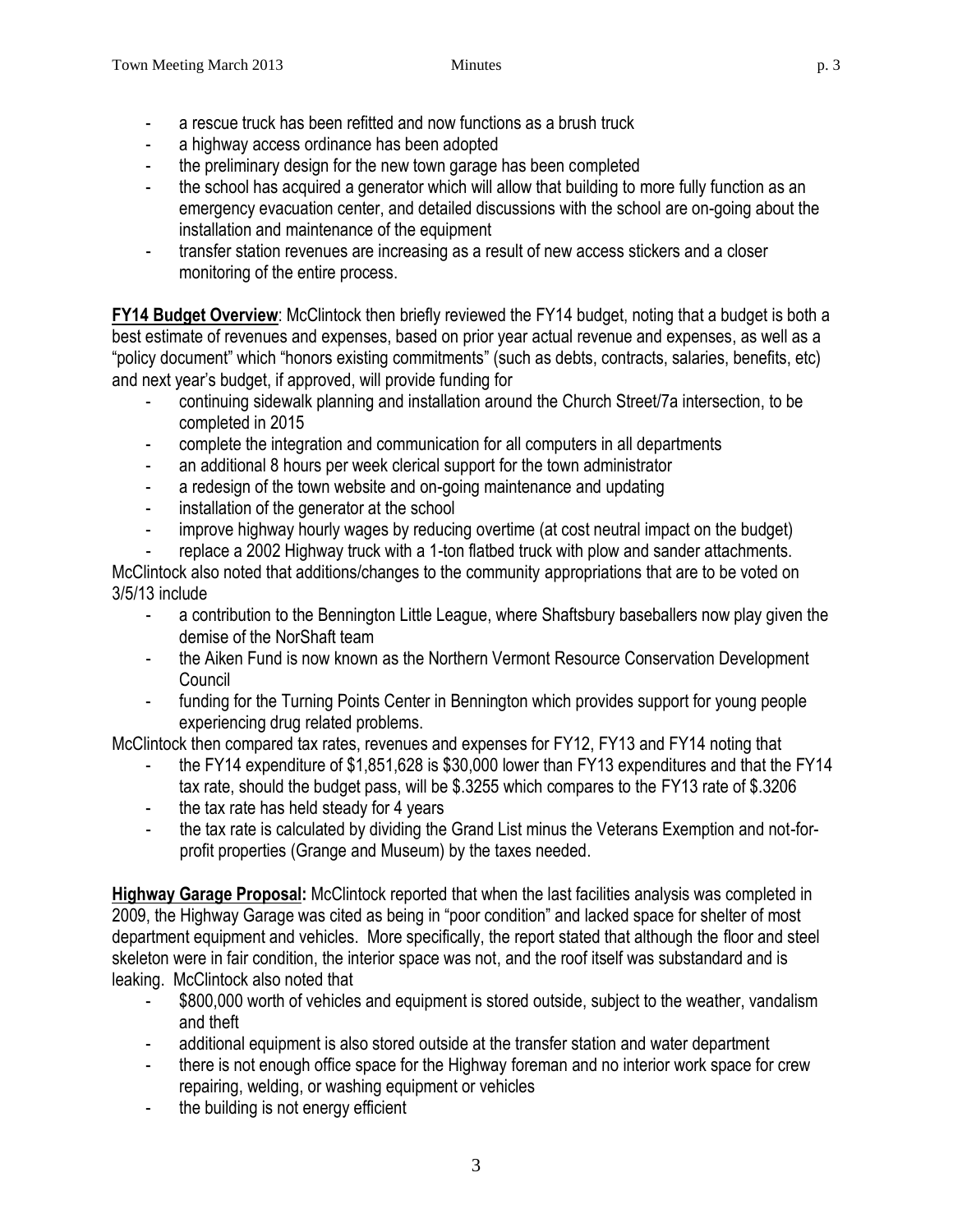- sand is stored outside, subject to snow, sleet and rain, and when frozen, it clogs sanders and damages sanding equipment
- the salt shed is not large enough to hold a winter supply
- salt and sand are mixed and left outside, subject to runoff and waste of salt

and the report concluded that "considering [the garage's] structural problems, the "eye-sore" dilemma, the lack of necessary space in the building and on site for adding on, not to mention the impact on parking and traffic at the site, we are led to believe that this building should be demolished and a new garage constructed on a secondary site". McClintock went on to note that the 1.04 acres at Cole Hall is too small a space to support the needs of the Highway facility, and that MSK Engineering and Design won the bid to complete a feasibility study of Town owned land near the Transfer Station and the capped landfill as well as for a preliminary design for the entire complex. The results of that study show that

- the 17 acre site has more than enough space for buildings, well, septic system and parking
- the site is zoned Industrial and is therefore suitable for the Highway facilities
- the site will support a well and a conventional in-ground septic system
- water drawn from on-site monitoring wells is tested regularly and shows no contaminants exceeding state or federal drinking water standards.

Jim Secor, a resident, and Jeff Goldstone, not a resident but who was allowed to speak, then reviewed an aerial photograph of the proposed site showing

- where the proposed highway facilities would be placed (garage and office space, salt shed with runoff control, and a pole barn for storage and refueling; a graphic of the site is on page 19 of the Annual Report),
- what road improvements would be needed (25' wide driveway to be done by the Highway Department itself)
- and what security precautions should be considered (fence, entrance gate, cameras, motion detectors, etc).

Secor and Goldstone also reviewed a preliminary design of the garage/office facility (see page 20 of the Annual Report) that includes

- 7 truck bays, 1 repair bay, 2 offices (Highway, Water), a meeting/crew room, and storage space for Town records
- the proposed 8,720 sq ft wood-framed building will be insulated to meet/exceed Vermont's new Energy Code and will include in-slab radiant heating and energy efficient lighting as well as a containment system to prevent oil and other wastes from polluting groundwater

They further noted that

- the 2,400 sq ft enclosed salt/sand shed will also house the loader used to mix and load the material onto trucks and will include a paved apron to control run off
- the onsite fueling station, well, and septic will meet all state standards
- the metal sided, shingled roof 4,500 sq ft unheated pole barn will provide storage space for vehicles and equipment for both the Highway and Water departments
- of four different construction types considered, the Facilities Committee decided that a woodframe structure should be used such that standard repair and maintenance can be undertaken by the highway department itself
- the fueling station will be locked
- the cost for the proposed entire project (minus the pole barn) is estimated at \$1,553,611
- the cost of the garage/office facility is about \$85/sq ft (a figure needing confirmation) and is estimated to be less than that of a pre-engineered metal structure built to meet Vermont energy code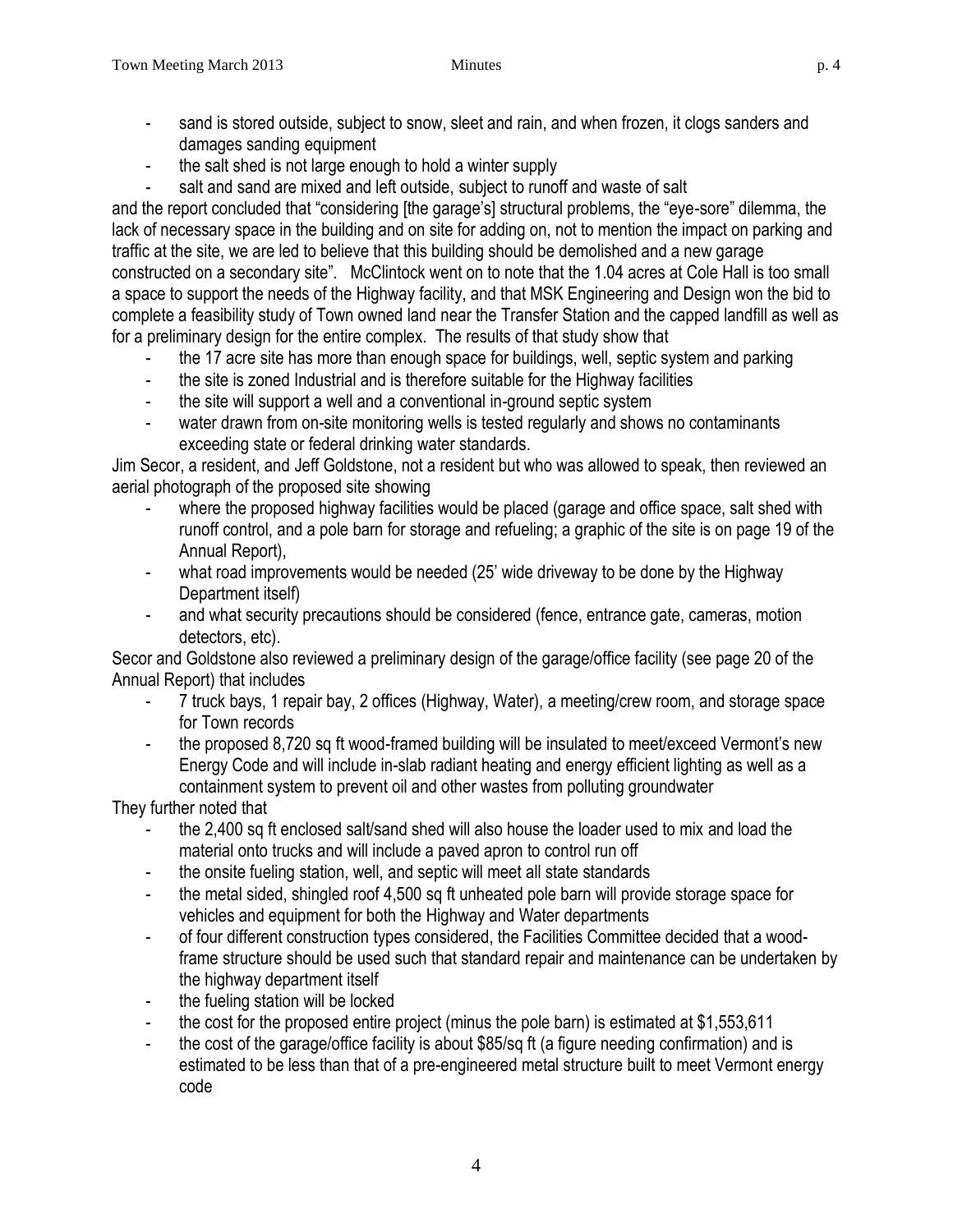- cost estimates for various components of the project were provided by professional contractors, plumbers, electricians and suppliers, and are reliable
- if approved, bids will be structured to allow construction building alternatives to be included
- cost does not include demolition of the current highway garage, which could be done by town employees and after the sidewalk project is complete.

In subsequent discussion, many residents suggested that

- equipment and vehicles stored in the pole barn could be shifted seasonally, thereby reducing the size of the garage/office facility
- the garage/office facility itself is larger than necessary, over-designed, and too expensive
- the current garage could be maintained as storage space, thereby reducing the size of the garage /office complex, or the pole barn, or both
- the savings accrued as a result of improved energy consumption, the decreased wear and tear on vehicles and equipment (due to ability to repair, wash and store vehicles and equipment in a heated environment as well as no longer using frozen or saturated sand and salt), etc has not been estimated
- the Town needs to build for the future and not have to come back in five years requesting more space
- older folks on fixed incomes will not be able to afford this.

Goldsmith, Secor and McClintock also noted that

- the cost of the project would be funded 2014 through 2034 at a tax impact on a \$200,000 home declining from \$56 in 2015 to \$36 in 2034
- permits will be needed for the well, septic system and storm water runoff and the "state seems" comfortable" with the proposed project
- there is no rail line close enough to consider salt and sand be brought by rail to the highway facility
- the current economy has created a very competitive bidding environment as well as really low financing costs (at about 3%), and the best opportunity for doing this is "now" (McClintock)
- the Request for Proposal (RFP) will be structured to encourage use of local builders, suppliers, electricians, plumbers, etc]\
- town administrators have looked at the possibility of contracting out all highway department work, but given the size of Shaftsbury and the number of road miles in town as well as the unsuccessful experience other towns have had when doing this, the Selectboard decided that this was not a viable option.

**Special Recognition**: On behalf of the board, Mellinger presented McClintock with several gifts and thanked him for his work with the board and for the town over the last 7 years noting that "it's been terrific" and that he "has the ability to make a really difficult job look easy…. and has modeled exemplary behavior that has made all of us better board members and stewards of the town". McClintock thanked Mellinger and the board, and then received a standing ovation.

**2013 Town Meeting Warning**: Dailey thanked McClintock, Secors, and Goldstone for their presentations and then briefly reviewed house rules again, after which a motion was made and seconded to dispense with the reading of the Annual Warning, and by voice vote, the motion carried unanimously.

Article 1: A motion was made and seconded to waive the reading of and to accept the reports of the Town Officers as published, and after Fisk, responding to a question from Snow about the activity of the Trustees of Public Funds, noted that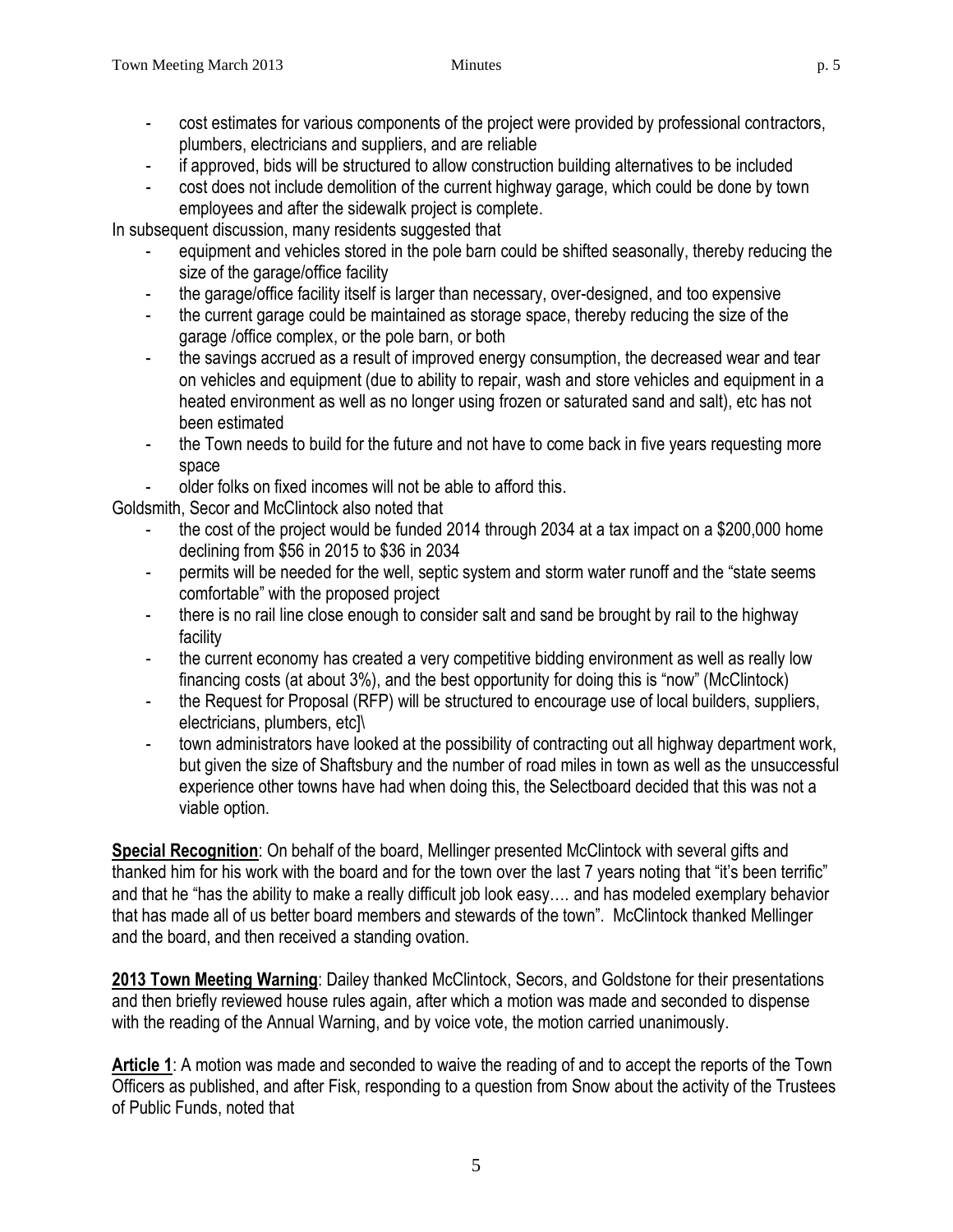- the Trustees report is in a format different from previous years
- the Trustees work with a Morgan Stanley agent to guide them in funding decisions
- interest and earnings on bank certificates of deposit and corporate bonds have declined dramatically over the last several years from 4-5% to less than 1%
- state and federal laws limit the ways in which municipal investments can be made
- the losses shown in some of these funds are due to fluctuations in market value
- the figures shown are for FY11 not FY12

the motion carried by voice vote.

**Article 2, A-F**: A motion was made and seconded to pay an annual stipend in FY14 to be the same as the current year, and as follows

- Selectboard members of \$500
- The Town Treasurer of \$16,000
- The Town Clerk of \$8,000
- and to pay an hourly wage of \$10 per hour to each of the Board of Auditors, the 1<sup>st</sup> and 2<sup>nd</sup> Constables, and the Listers

and the motion carried by voice vote and with no discussion.

**Article 3***:* A motion was made and seconded to exempt the Taconic Community Grange from payment of property tax for a period of five years, and after Snow noted that

- the Grange was built in 1890 and vigorously supported the farming community in a variety of ways
- although Grange membership has been declining, the building is still used from time to time by Head Start and is also available for other community uses
- the building has been exempt "for years"

and Fisk noted that the town pays the school tax on the building (about \$1000) the motion carried by voice vote, with one opposed.

**Article 4**: A motion was made and seconded to authorize the collection of taxes on real and personal property by its Treasurer, due on or before Tuesday, November 12, 2013 at 5:00pm, and after noting that

this date coincides with the North Bennington due date

the cable system is considered personal property and is taxed

the motion carried by voice vote. \

**Article 6**: A motion was made and seconded to authorize the Selectboard to borrow money from time to time, as needed, in anticipation of taxes, and the motion carried by voice vote.

**Article 7:** A motion was made and seconded to appropriate the sum of \$1,854,628 to defray the Town's general and highway expenses for Fiscal Year 2014, the amount of such sum to be raised by property taxes and to be reduced by non-tax revenues and reserve funds and as detailed in the *Town of Shaftsbury Annual Report for the Year ending June 30, 2012* (pages 46-62), and the motion carried unanimously by voice vote, with one opposed and no discussion.

**Article 8**: A motion was made and seconded to amend the Town's Fund Balance Reserve Fund so that the Town may reserve funds in an amount no greater than 15% of the annual budget to meet unexpected expenditures and revenue short-falls that might otherwise require short-term borrowing, and after McClintock reported that